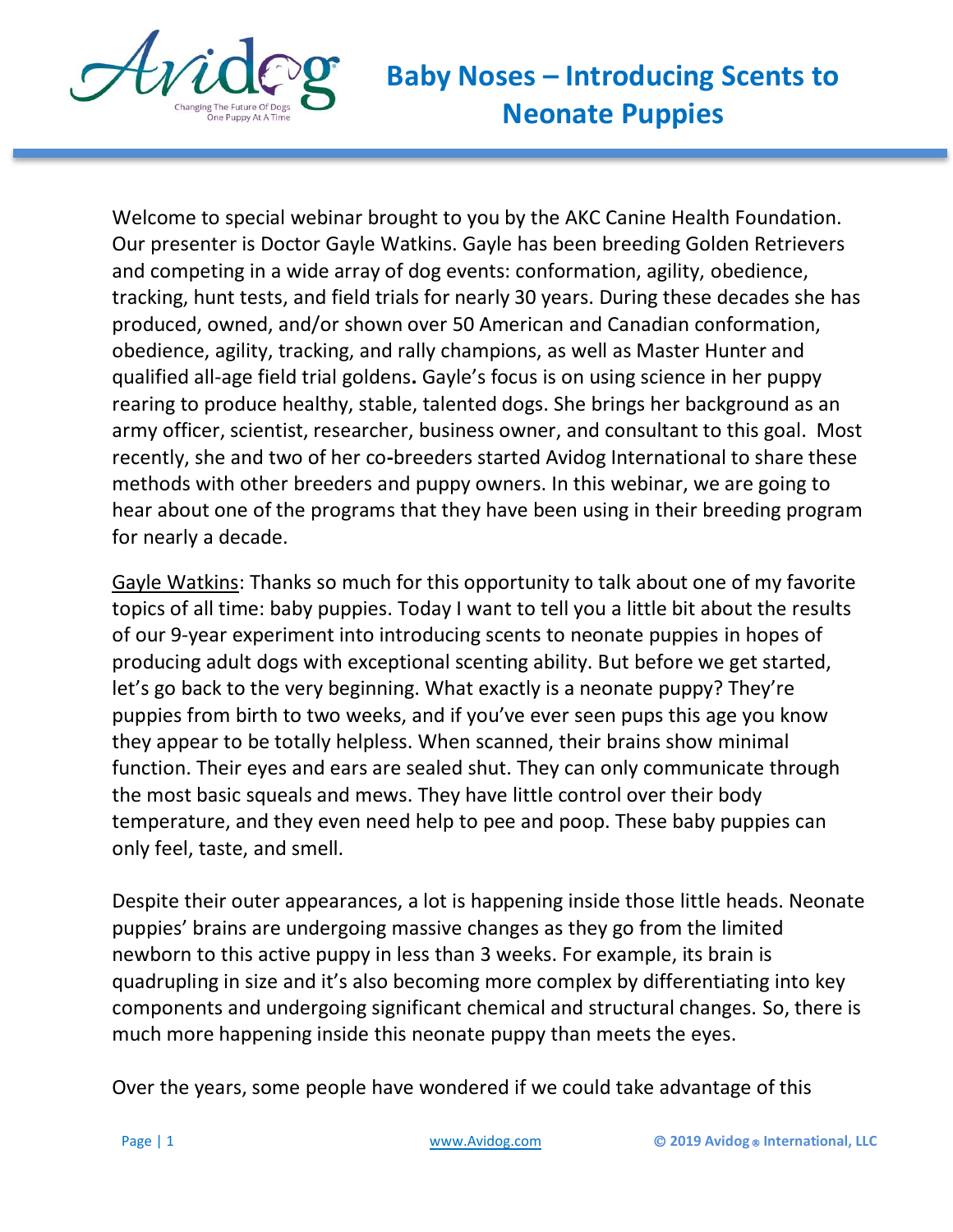period of brain development to improve our dogs. In fact, many breeders are already using this period to develop their puppies using the pup's sense of touch through early neurologic stimulation, or BioSensor. ENS was part of the US Military's Super Dog program and was introduced to dog breeders in 1995 by Dr. Carmen Battaglia. ENS is thought to strengthen the dog's physiology by improving its cardiovascular performance and strengthening its adrenal glands. It also provides the dogs with greater resistance to disease and improves stress tolerance and resilience.

Like many other breeders, we've used ENS for decades, but we were curious if we could do even more with neonates. Since most of our puppies go on to do scent work as adults, 9 years ago I asked myself, "can I use the neonatal period to improve my adult dog's scenting ability?" I was specifically trying to increase my dog's interest in scenting, ability to detect scents, and ability to follow scents. I developed what we call Early Scent Introduction, or ESI. ESI is done from days 3 through 16, right along with BioSensor. It is done once daily for about 5 seconds a day, for a total commitment of 1 minute per puppy.

On each of these days, we present each pup with a new scent, one that it's never smelled before that we have near at hand. We head outside to get natural items such as grass, dirt, leaves, bark, moss, flowers and more. We haven't tried snow yet, but with two upcoming winter litters we may have the chance to do that soon. We then hit the kitchen to find other items such as pungent fruits, herbs, and spices including orange, banana, lemon, apple, lime, rosemary and mint, cloves, cinnamon and even anise. We dig through our training gear to find working items, which for us include game bird such as duck, pheasant, grouse and pigeon, and the other tools we use such as tennis balls – they are golden retrievers – and wood and leather. Finally, if we have them available, we offer the pups miscellaneous items such as other tolerant pets like cats and rabbits, and since the advent of nose work sports we now include essential oils.

However, there are some things we just don't use. We never offer meat or other food items to our pups, since we want to focus specifically on scenting, not eating. In addition, we are very cautious about presenting potentially hazardous objects, so we use no chemicals and very few unnatural or manufactured items – aside from the aforementioned tennis balls, of course.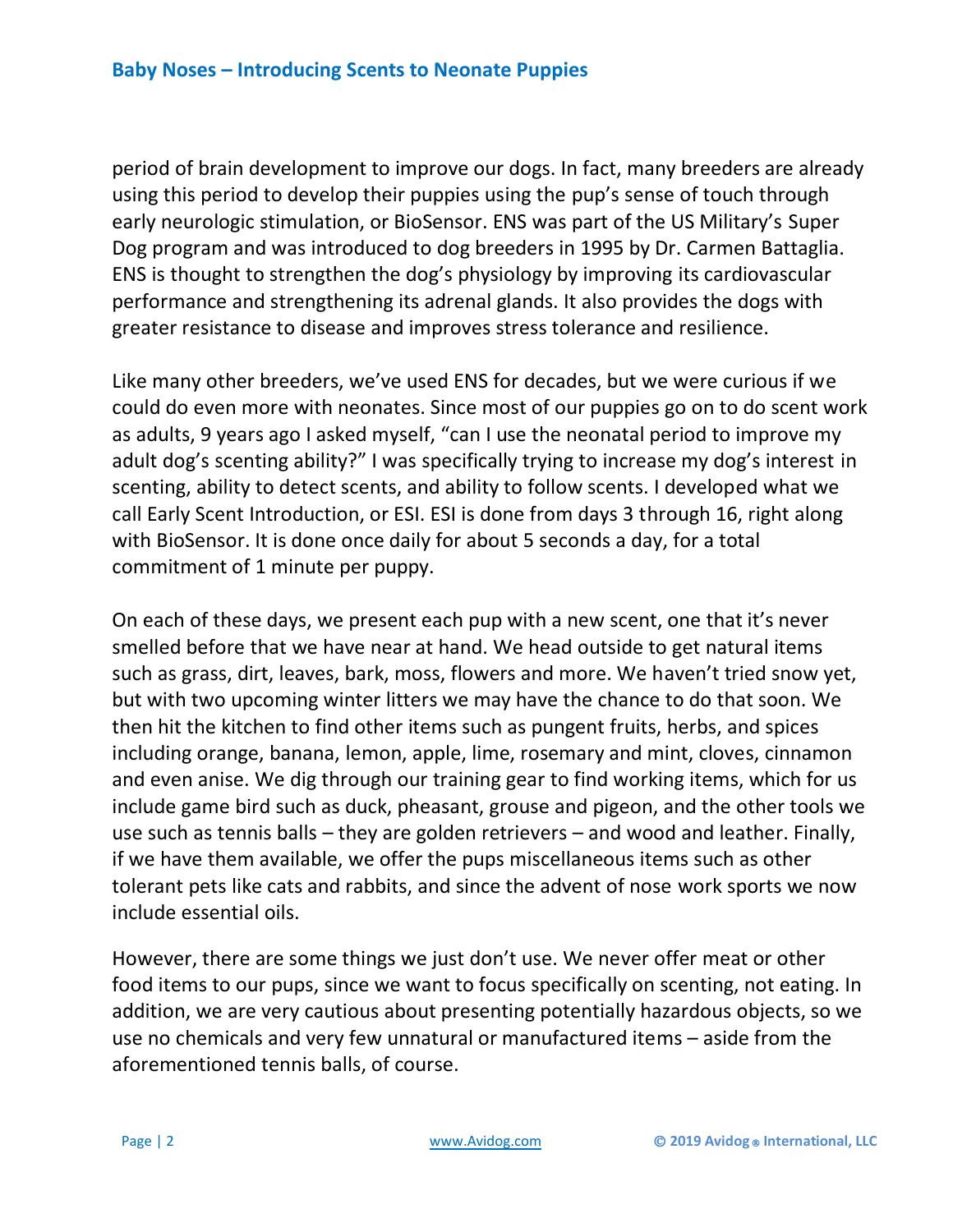Then, one pup at a time we hold these scents just in front of  $-$  but not touching  $-$  its nose, allowing it to sniff them for 5 seconds. We are looking for one of three common reactions. Some items they love, some items they hate, and some they just don't care about.

How do we tell if a puppy likes the smell of an item? When they like it, the pup will often try to bury its nose in the object, snuffling, staying engaged, and despite their inability to move well they'll even try to move towards it. If they hate it, pups will turn their head away and keep it there, sometimes blowing hard out their noses as if to clear it, and even screeching. Of course, there are many scents that they just don't care about. We call this a neutral response and typically the pups do little or nothing aside from sniff when presented with the scent. I'll be honest, sometimes we can't even tell if they're awake.

To give you an idea of what this looks like, here are some of our home movies of our puppies during Early Scent Introduction. We are going to begin by seeing a neutral response of a 15-day old pup to eucalyptus. Watch how little this pup moves toward or away from the branch when it is presented. But if you look really closely, you'll see her nostrils flaring. She's sniffing, just not reacting. Then we'll see a negative response to a banana; see if you can see the pup trying to avoid the smell. And finally, we'll watch a 6-day old pup that is totally engaged with a partridge. See if you can see the signs that he is trying to stay engaged with this scent.

So, you can see the pup sniffing, but very little movement towards or away from.

Now you'll see a strong aversive reaction.

This puppy is very engrossed: sniffing, moving, trying to get closer. In the end, this puppy engaged with this partridge for over 16 seconds, which is a very long time for a neonate puppy.

Hopefully you can see the very different reactions the pups had to the scents.

That's all there is to ESI. For seven years, we included it in our puppy rearing without much thought, but in 2012 I started noticing that more and more of our dogs were having success in events requiring scenting and many were doing so younger and younger. I decided to see if ESI was really improving our dog's scenting ability, but to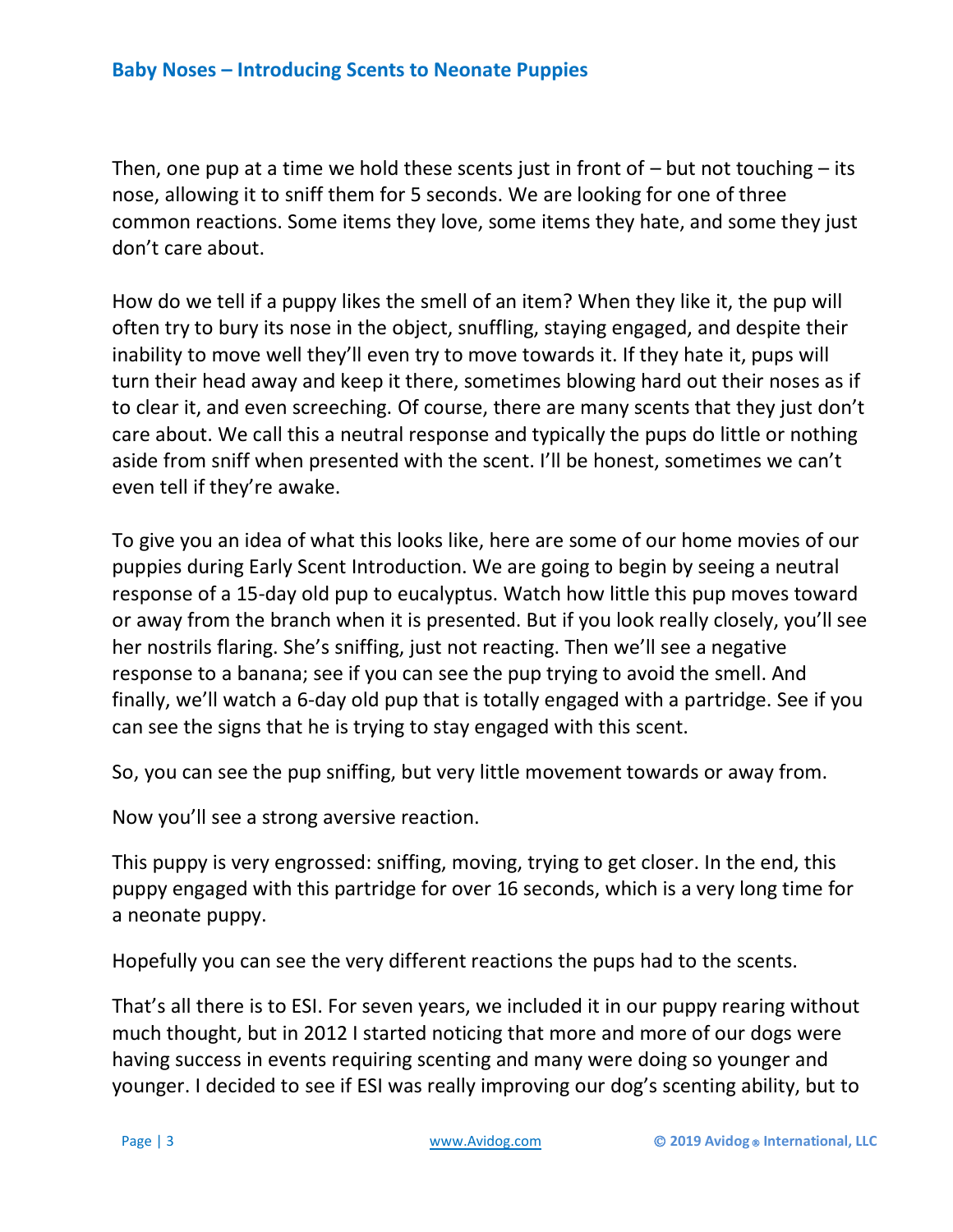do this I had to figure out how to go about measuring an adult dog's scenting ability and then using that measure compared to two groups of dogs – those that had Early Scent Introduction, and those that did not.

Since many of my adult dogs compete in formal activities that test a dog's scenting ability, I began with those that were available to sporting golden retrievers in the US. Those were the events sponsored by the American Kennel Club, the United Kennel Club, and the Golden Retriever Club of America. These sports included tracking, retriever field trials and hunt tests, and obedience, and then I added work such as search and rescue and hunting. Specifically, I included the three levels of tracking titles awarded by the AKC, four types of field or hunting sports, including the Golden Retriever Club of America's Working Certificate program, the AKC's entire Retriever Hunt Test program, a part of UKC's Hunt Test program, and the lower level field trials that my dogs participate in in the AKC, Derby, and qualifying stakes.

I also included achievements in both AKC and UKC Utility dog classes, which are the only obedience classes that requires scent work. I included two types of retriever hunting: waterfowl, where the dogs retrieve fallen ducks and geese, and upland in which the dogs find, flush and retrieve land birds such as pheasant and quail. Finally, I included search and rescue activities, particularly those involving certification so that we could measure accomplishment.

So, to compare scenting difficulty across these various activities, I surveyed 22 experts who have participated in more than one of these sports or activities. I had these experts evaluate each type and level of scenting activity along with eight characteristics that we classified into three categories: basic scenting characteristics, the amount of effort required by the dog in each event, and finally the challenges that the events presented to the dogs.

The experts evaluated the basics of each activity, considering how easy it is for the dog to find the right scent. For example, in the easiest activities, the scent location is overtly marked with a flag or other object, while in the most difficult events there is no indication of where the scent begins, for example in hunting or search and rescue.

Then they evaluated how fresh the scent was in each activity. In some, like obedience, tracking, and hunting, the scent is less than an hour old, while in the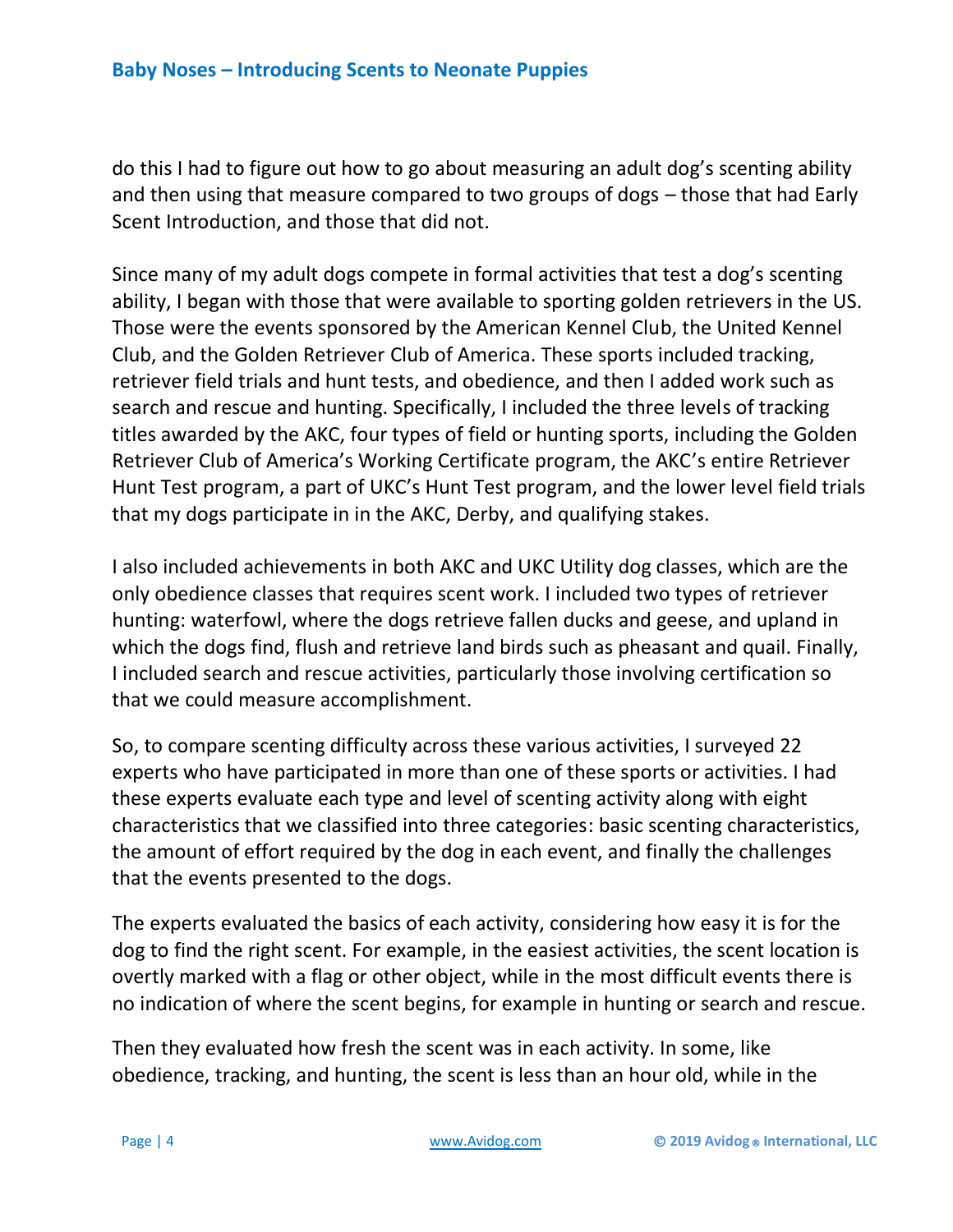more difficult activities the scent can be many hours and even more than 24 hours old in search and rescue work.

Finally, the experts considered the dog's familiarity with the scent. In the easiest sport, the dog works with one of its most familiar scents: that of its owner. Only slightly more difficult sports are those where the dog works with a few known scents, such as in hunting, where the dog knows it is looking for a limited number of bird species. The most difficult scent work, according to the experts, is where the dog is scenting one or more strangers.

Then the experts evaluated the effort required by the dog in each event. How long did the dog need to scent in a single session? This ranged from less than 20 minutes in obedience to over 6 hours in the most difficult events. Then, does it have to repeat this effort only once or twice such as in a tracking test or obedience? Or many times, such as in a retriever field trial or hunt test?

The last set of characteristics the experts evaluated were special challenges that made scenting more difficult for the dog. In some events, scent contamination is intentionally limited, while in others there is no control over the amount of contamination that might occur, making it much more difficult for the dog. The tracking surface, terrain, weather, all influence a dog's ability to track. Events that are indoors or on lawns are much easier than those that take place in all kinds of weather and on surfaces ranging from asphalt and cement to lakes and rivers. Finally, the experts concluded that events in which the dog works on lead are significantly easier than those where the dog is working away from and independent of its handler.

So, using these experts scores on each characteristic, we arrayed all of the events across a scenting complexity scale, putting each event into 1 of 5 categories, from the simplest such as upland hunting the Utility dog classes to the most complex, which are variable surface tracking, master hunter, field trials, and search and rescue.

I then looked at two cohorts of dogs from my kennel. The first group are all the dogs we produced between 1985 and 2003. Those 72 goldens: 39 males and 33 females did not receive Early Scent Introduction but all before received Early Neurologic Stimulation. The second group consists of all the dogs born in our kennel between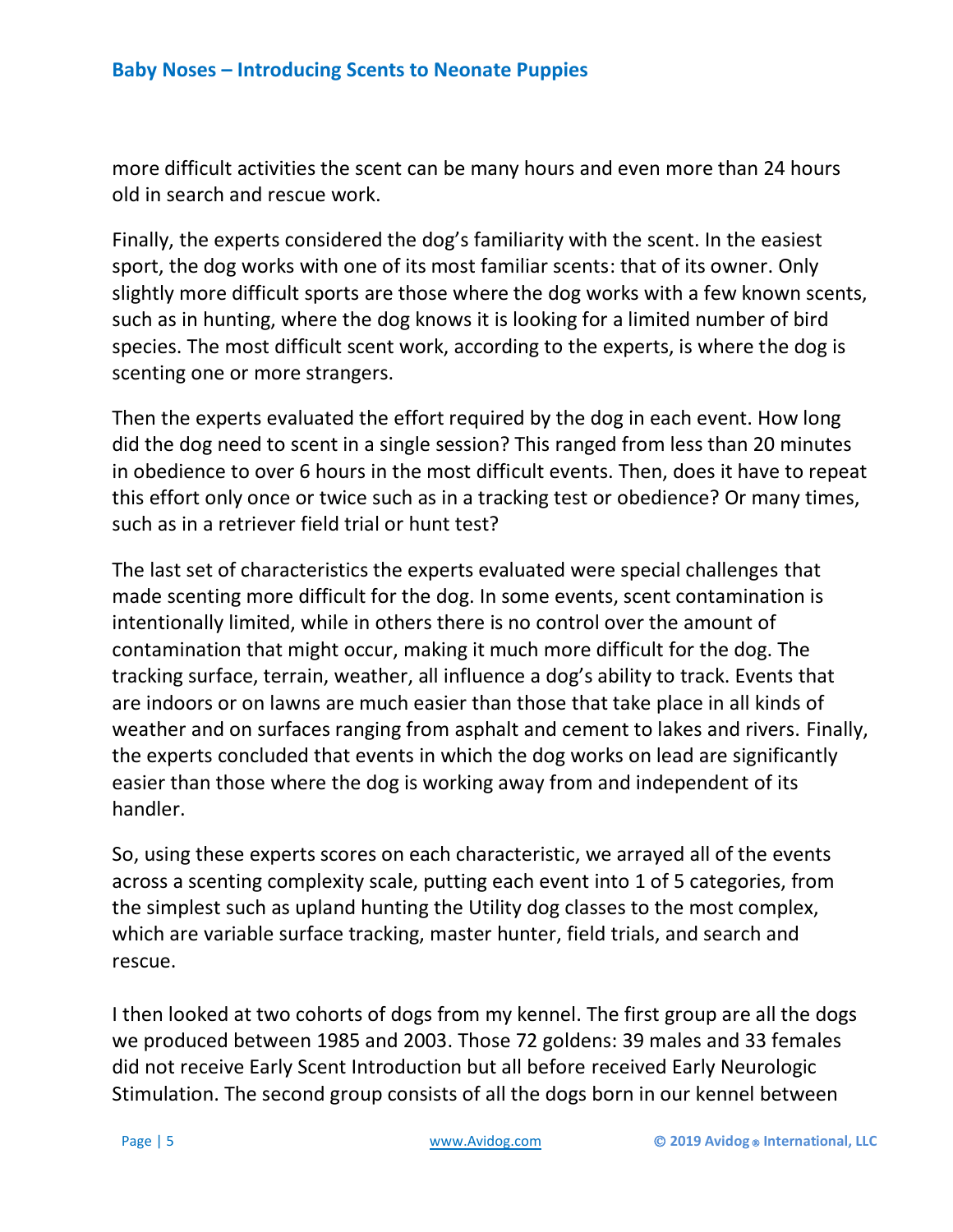2004 and 2009. These 78 goldens underwent both ESI and ENS during their first two weeks. I then compared how these two cohorts have done on the five categories of scenting activities, from the simplest to the most complex. To make this comparison we simply added up the scores of each dog's scenting accomplishments, with 1 for the simple ones to 5 for the most complex. If they had no scenting accomplishments, they got a 0. We also tried to note the age at which a dog received a title or certification, if it was available.

So, what did we find out? Compared to the non-ESI cohorts, pup that had Early Scent Introduction had more scent accomplishments and more of those accomplishments are in the higher complexity events, and they're achieving these much younger. Let's look at a few details. In this chart, the dogs that did not get Early Scent Introduction are in the blue columns and those that did get ESI are in the red columns. The bars represent the percent of scenting accomplishment that each cohort achieved in each category, from the simplest on the left to the most complex on the right. The percentages totaled to more than 100 because many of these dogs succeeded in more than one scenting activity.

You can see that the ESI cohort had significantly more accomplishments in scenting activities. Most of these accomplishments have come in the more complex events. In fact, more than twice as many ESI dogs than non-ESI have at least one intermediate accomplishment, 1/3 more have complex accomplishments and more than twice as many have the most complex accomplishments. It's important to note that most of the ESI dogs are still training and competing, so I expect these differences may grow even more.

And, the ESI group is achieving more, sooner. This chart shows the average age that the titles or certifications were earned in some of the categories. Again, the blue bars are the dogs that did not receive Early Scent Introduction and the red bars are those that did. The yellow diamonds are the breed average for achieving some of these titles. For example, our average non-ESI dog earned its Utility Dog title at a little over 6 years of age. The breed average for golden retrievers is just over 5 years of age, but our ESI cohort completed the Utility Dog title at a little over 3 years of age. This achievement holds across other events that I have ages for, including the complex and most complex field events, and the most complex tracking activities. In fact, the ESI cohort is accomplishing these titles from 2½ to 5 years younger than the non-ESI compatriots.